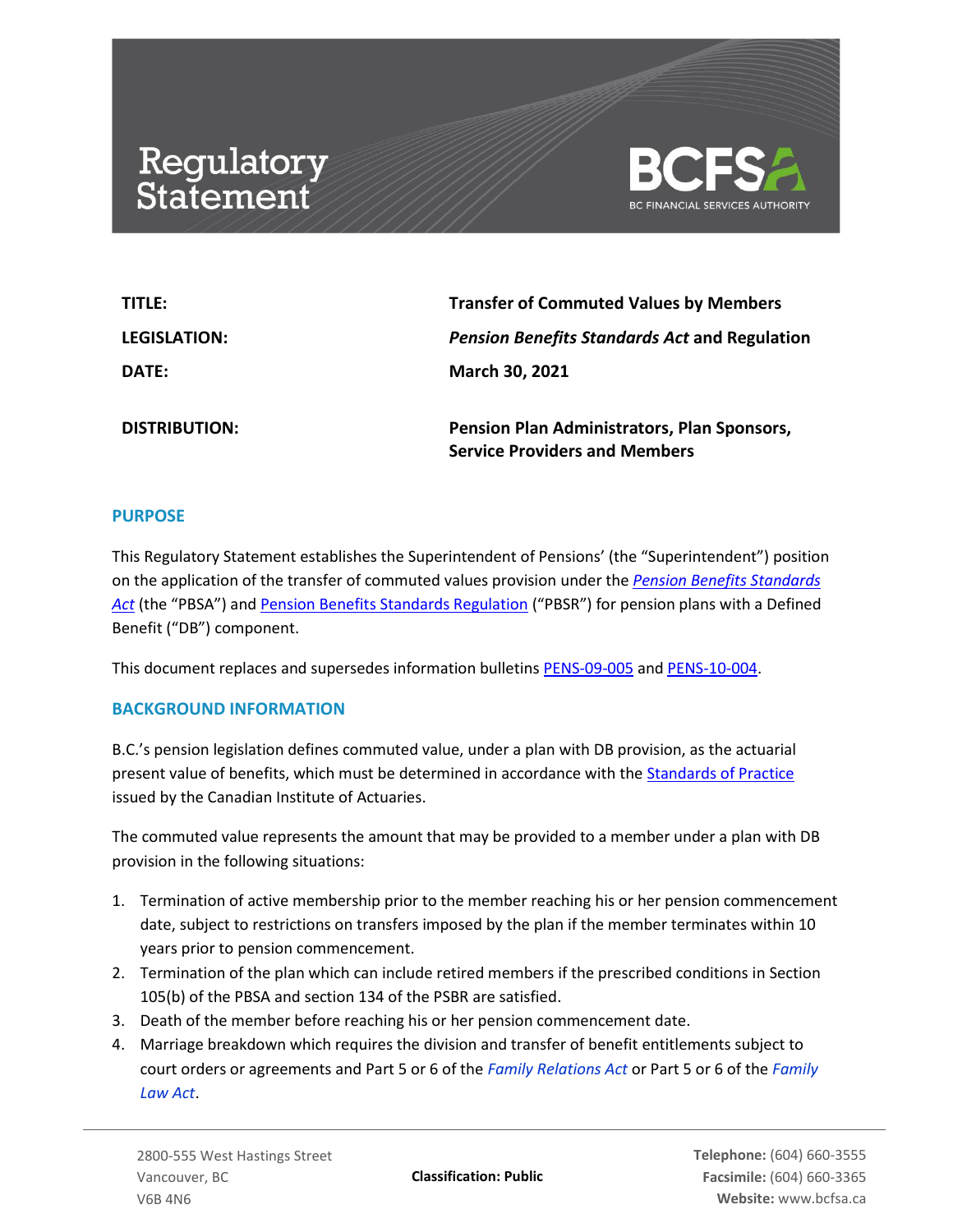- 5. Commutation for shortened life expectancy.
- 6. Commutation for permanent departure from Canada.

The Questions and Answers ("Q&As") below relate to the following topics:

- **Locking-in and Exceptions to the Locking-in of Commuted Value of Pension Benefits**
- **Amount of Commuted Value Transfer**
- **Restricted Transfer Based on Solvency Ratio**
- **Restrictions on Transfer of Assets**

All section references are to the PBSA and PBSR of B.C. unless otherwise indicated.

## **REGULATORY REQUIREMENTS**

### **Locking-in and Exceptions to the Locking-in Commuted Value of Pension Benefits**

- **Q1: How can a member unlock the commuted value of his or her pension benefit from a plan with DB provision?**
- **A1:** Pension funds are locked-in to ensure they will be available to provide a source of income when a person retires (Section 68 of the PBSA). However, the legislation provides exceptions under which locked-in funds can be unlocked by the member under a plan with DB provision (Section 69 of the PBSA):
	- Small Benefits
	- Permanent departure from Canada
	- Commutation for shortened life expectancy

Please refer to ou[r Frequently Asked Questions](https://www.bcfsa.ca/pdf/Pensions/FAQ.pdf?v=9) documentation for additional information.

## **Amount of Commuted Value Transfer**

## **Q2: What adjustment to the commuted value is required between the date of calculation and the date of payment?**

**A2:** A commuted value must be adjusted with interest from the date of calculation to the end of the month immediately preceding the date of payment. The interest applied must be the rate of interest that was used in determining the commuted value of the benefit at the date of calculation (Section 69(3) of the PBSR).

If, however, more than 180 days have passed between the date of calculation and the date of payment, the commuted value must be recalculated. The recalculation date cannot be more than 30 days prior to the transfer or payment date (Section 9(5) of the PBSR).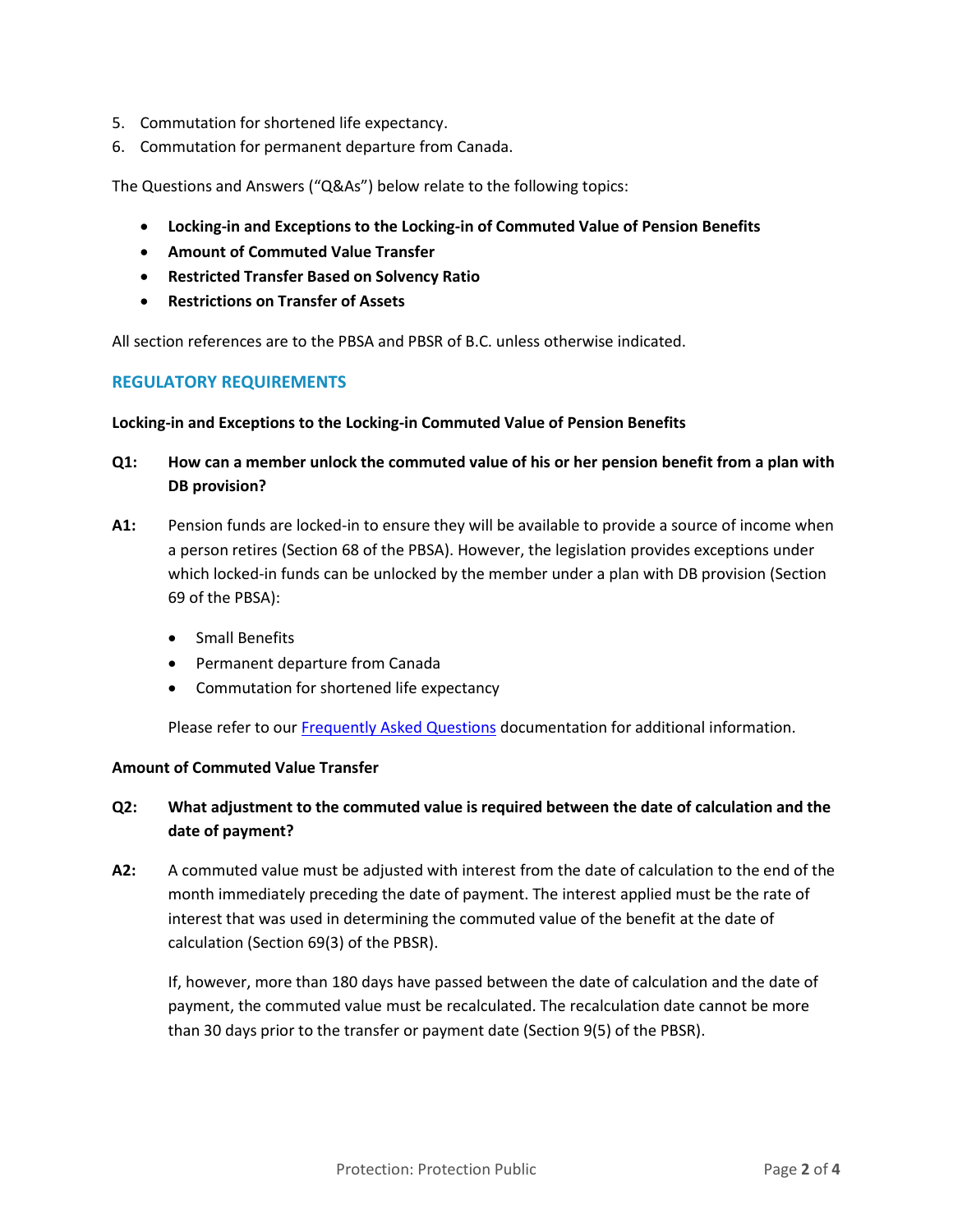### **Restricted Transfer Based on Solvency Ratio**

# **Q3: Can the administrator restrict transfer of commuted values when the solvency ratio of the plan is one or greater as at the last filed valuation date?**

**A3:** Yes. Generally, where the solvency ratio of a plan is one or greater, the transfer of a commuted value of benefits from the plan will not be deemed to impair the solvency of the plan.

However, the administrator may restrict the transfer of the commuted value of benefits from the fund, even where the plan has a solvency ratio of one or greater based on the last filed valuation report, if the Superintendent agrees that the transfer would materially impair the solvency of the plan (Section 72(3) the PBSA). Please see Q6 for additional information on Superintendent's expectation.

# **Q4: Section 80 of the PBSR provides restriction to the transfer of commuted values based on solvency ratio. Does this provision apply to all commuted value transfers under a plan with DB provision?**

**A4:** No. Not all commuted value transfers are subject to restrictions based on solvency ratio.

Section 80 of the PBSR requires that, if, at the date of payment, the plan has a solvency ratio of less than one, the plan administrator may initially transfer to the member only the funded portion of the benefit (calculated as the product of commuted value and the solvency ratio). The balance which remains unpaid, and related to the member's benefit entitlement, must continue to be held as a liability under the plan. This transfer deficiency must be transferred, with interest, within no more than five years of the initial transfer.

There are permitted exceptions to the restrictions on the transfer of the commuted value even if solvency ratio is less than one:

- Full commuted value must be transferred outside of the plan if the participating employer fully funds the amount of the transfer deficiency related to the member's benefit (Section 80(3)(a)(ii) of the PBSR).
- Full commuted value of small benefits, regardless of whom the benefit is payable to, must be transferred outside of the plan or paid to members if that total does not exceed 20 per cent of the year's maximum pensionable earnings for the calendar year (Section 69(1) of the PBSA).
- Pre-retirement death benefit payable to the spouse is subject to the "Restricted Transfer based on Solvency Ratio" provision under Section 80 of the PBSR. However, such amount, if payable to a beneficiary (who is not the spouse) or estate must be paid in full (Section 79(1)(b) and (c) of the PBSA). This will avoid administrator's burden to track the record of the beneficiary or estate over the five-year period.
- Full commuted value must be transferred outside of the plan fund for a plan with a prescribed letter of credit (Section 63(17) of the PBSR). See Q5 for additional information.